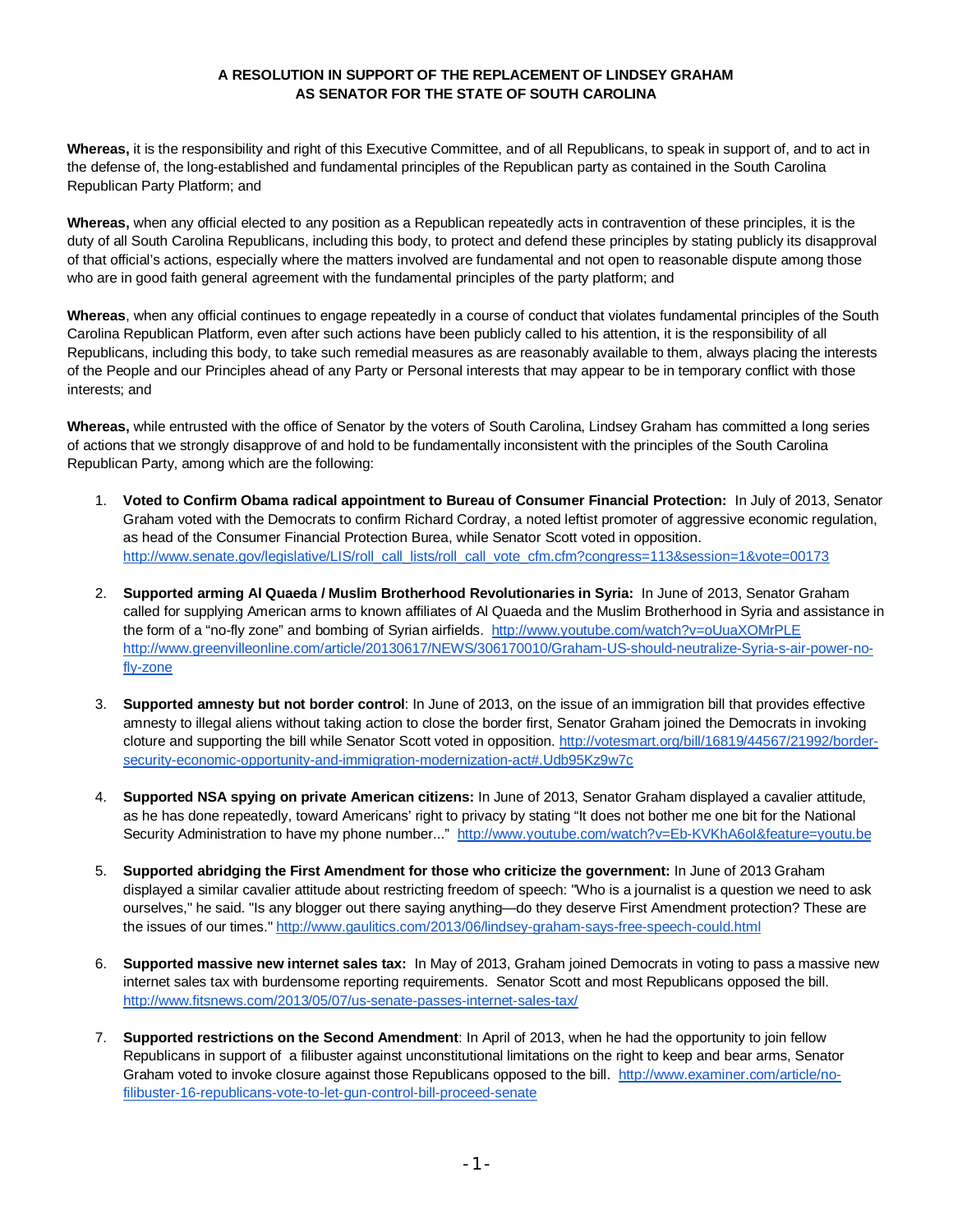- 8. **Supported Obama's drone program against American citizens**: In March of 2013, when Republican Senator Rand Paul bravely stood up to the White House to seek reassurances that drone strikes would not be used on American soil in contravention of the Constitution, Senator Graham stated that he was "disappointed in Senator Paul and that his positions were 'not a Republican view.'" http://www.mediaite.com/tv/lindsey-graham-slams-rand-paul-gopers-cheering-him-paulsposition-on-drones-not-%E2%80%98a-republican-view%E2%80%99/ http://www.politico.com/story/2013/03/john-mccainlindsey-graham-blast-rand-paul-filibuster-88564.html
- 9. **Supported subordinating American sovereignty to the United Nations**: In November of 2012, and in prior years, while Senator DeMint was strongly opposing the Law of the Sea Treaty, which would unconstitutionally cede American sovereignty rights to the United Nations, Senator Graham sided with Democrats and failed to support Senator DeMint. http://heritageaction.com/stoplost/
- 10. **Supported giving foreign aid to terrorist governments in the Middle East:** In October of 2012, when Republican Senator Rand Paul began running advertisements attacking Democrats for voting to continue foreign aid to Middle-East countries who are actively anti-American, Senator Graham defended the Democrats. http://dailycaller.com/2012/10/10/lindsey-graham-defends-democrats-from-rand-pauls-foreign-aid-attacks
- 11. **Supported granting members of the Muslim Brotherhood high level positions in the US government:** In July of 2012 when Republican Representative Michele Bachmann suggested that an aid to Secretary of State Hillary Clinton should be scrutinized due to her connections with members of the Muslim Brotherhood, Senator Graham condemned Representative Bachmann for raising the issue. http://www.huffingtonpost.com/2012/07/18/john-mccain-michele-bachmannmuslim\_n\_1683277.html
- 12. **Supported giving taxpayer money to international organizations:** In March of 2012, on the issue of providing funding for the Export-Import Bank, Senator Jim DeMint voted to uphold the principles of free enterprise and an economy free of government manipulation, while Senator Graham voted opposite Senator DeMint and in violation of those principles. http://www.mcclatchydc.com/2012/03/19/142449/export-import-bank-fight-pits.html#.UdcDfKz9w7c
- 13. **Supported giving taxpayer money for excessive foreign aid generally, not just to terrorist governments in the Middle East:** In November of 2011, on the issue of approving a foreign aid budget that was unjustified, Senator DeMint opposed the bill but Senator Graham joined the Democrats in supporting it. http://www.mcclatchydc.com/2011/11/21/vprint/130949/sens-graham-DeMint-face-off-over.html
- 14. **Opposed principled application of free trade policies**: In October of 2011, on the issue of granting to the Treasury Department additional power to raise tariffs on international trade with China, Senator DeMint voted against the bill, while Senator Graham joined the Democrats and voted for it. http://www.wltx.com/news/article/154955/2/Graham-DeMint-Spliton-China-Currency-Bill-
- 15. **Supported restricting the First Amendment rights to criticize Islamic radicalism**: In April of 2011, Senator Graham suggested that the free speech rights of Americans should be limited in what they should be able to say in regard to Islam. Senator Graham was reported to have said that Congress might need to explore the need to limit some forms of freedom of speech, in light of Tennessee pastor Terry Jones' Quran burning, and how such actions result in enabling U.S. enemies. "I wish we could find a way to hold people accountable. Free speech is a great idea, but we're in a war," Graham told CBS' Bob Schieffer on "Face the Nation" Sunday http://nation.foxnews.com/koran/2011/04/04/senators-want-punish-koranburning
- 16. **Opposed making Bush tax cuts permanent:** In December of 2010, on the issue of whether to extend the Bush tax cuts in a compromise with Democrats that failed to make the tax cuts permanent, Senator DeMint voted against the bill, while Senator Graham joined the Democats and voted for it. http://www.myrtlebeachonline.com/2010/12/16/1871824/scsvotes-split-on-tax-cuts.html
- 17. **Supported Obama's radical appointments to the Supreme Court:** In July of 2010, on the issue of confirming Elena Kagan, a noted liberal, to the Supreme Court, Senator DeMint joined fellow Republicans to vote against that nomination, while Senator Graham joined the Democrats and only four other Republicans to vote for confirmation. http://content.usatoday.com/communities/theoval/post/2010/08/supreme-court-justice-elena-kagan-confirmed-bysenate/1#.UdnqX6z9xxw http://www.cnn.com/2010/POLITICS/07/20/senate.kagan.nomination/index.html http://www.islandpacket.com/2010/06/29/1291504/graham-DeMint-likely-to-split.html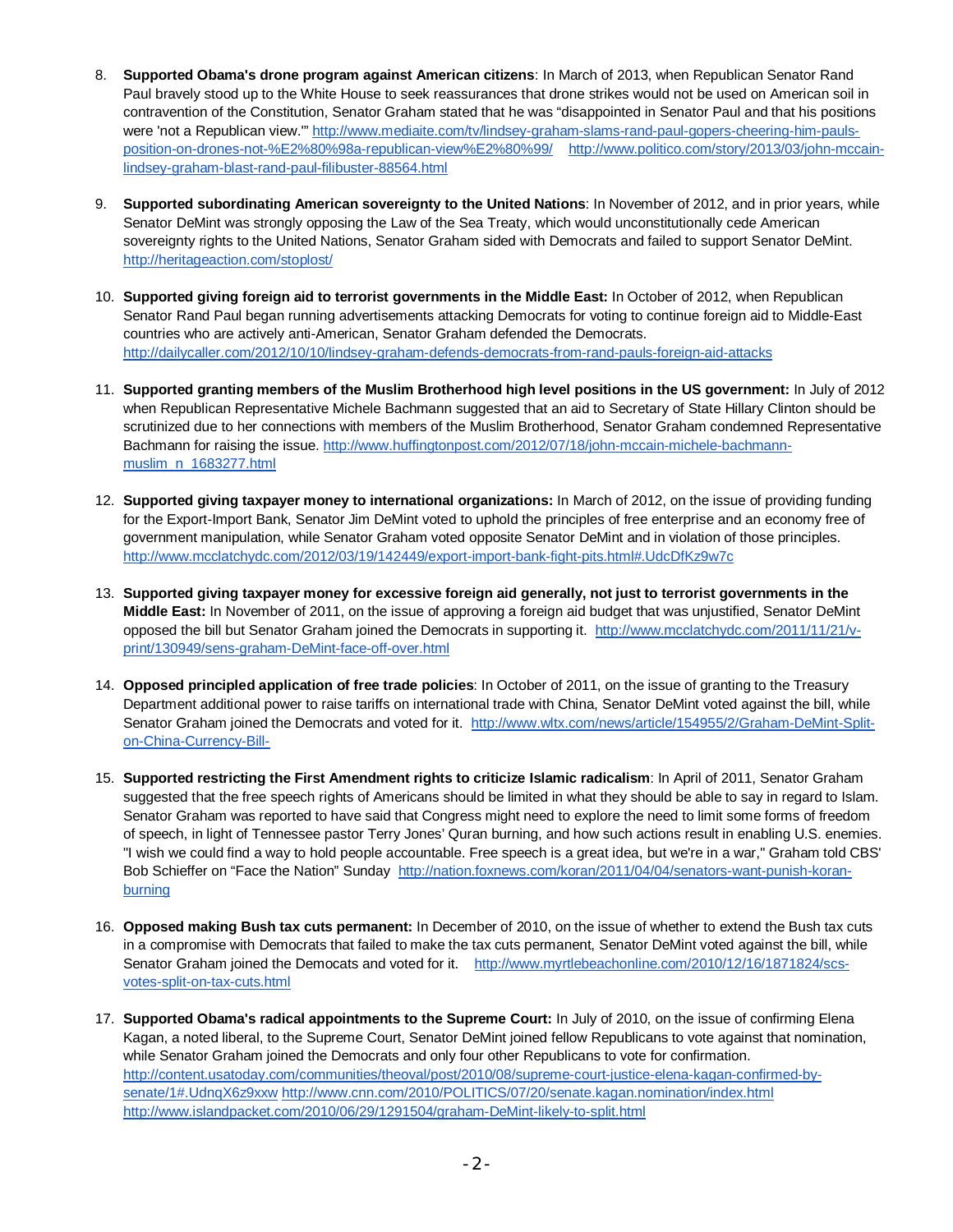- 18. **Sided with Democrats on government regulation to combat "climate change":** In October of 2009, on the critical issue of opposition to new regulations to be imposed on the unproven theory of "global warming," including notorious "cap and trade" proposals, Senator Graham co-authored an editorial with Democrat John Kerry endorsing such legislation, while Senator DeMint opposed it. Graham wrote with Kerry "First, we agree that climate change is real and threatens our economy and national security. That is why we are advocating aggressive reductions in our emissions of the carbon gases that cause climate change." http://www.idahostatesman.com/2009/10/25/946981/south-carolina-a-central-front.html http://www.americanthinker.com/2009/10/the\_seduction\_of\_lindsey\_graha\_1.html http://www.nytimes.com/2009/10/11/opinion/11kerrygraham.html?\_r=4&pagewanted=1&ref=opinion?hp
- 19. **Criticized the South Carolina GOP for defending the Republican platform:** In October of 2009, Senator Graham was publicly quoted making derogatory statements about the South Carolina Republican Party, including "We're not going to be the party of angry white guys." Graham vowed to continue working with Democrats in building bipartisan coalitions to address global warming, health care, Afghanistan and other key challenges, and telling Republicans who resisted his policies that "If you don't like it, you can leave." http://www.idahostatesman.com/2009/10/25/946981/south-carolina-acentral-front.html
- 20. **Supported Obama's radical appointments to the Supreme Court:** In August of 2009, on the issue of confirming Sandra Sotoymayor, a noted liberal, to the Supreme Court, Senator DeMint joined thirty fellow Republicans to vote against, while Senator Graham joined the Democrats and voted for confirmation. (http://www.mcclatchydc.com/2009/08/06/73224/southcarolinas-graham-DeMint.html#.UdbrEqz9w7c) http://www.politico.com/news/stories/0709/25361.html
- 21. **Supported liberal proposal to nationalize banks:** In March of 2009, Senator Graham suggested that consideration should be given to nationalizing the American banking system. http://www.huffingtonpost.com/2009/02/15/grahamnationalizing-bank\_n\_167048.html
- 22. **Supported Obama's energy taxes and Cap and Trade:** In August of 2008, Senator Graham joined the so-called "Gang of Ten" working with Obama to develop new taxes on energy use and spending billions of dollars on alternative-fuel vehicles rather than respecting the ability of private industry to resolve the nation's energy problems . http://www.cnn.com/2008/POLITICS/08/05/energy.debate/index.html
- 23. **Supported bailouts for financial institutions (TARP):** In July of 2008, Senator Graham voted for the TARP "big bank bailout" bill which Senator DeMint opposed. http://www.thepoliticalguide.com/Profiles/Senate/South\_Carolina/Lindsey\_Graham/Views/TARP/ Need better link: https://twitter.com/JimDeMint/status/944992434
- 24. **Supported bailouts for independent mortgage institutions (Fannie Mae and Freddie Mac):** In April of 2008, Senator Graham voted for the unconstitutional bailout of Fannie Mae and Freddie Mac, which Senator DeMint opposed. http://www.govtrack.us/congress/votes/110-2008/s96
- 25. **Supported amnesty but not border control and sided with Ted Kennedy over Jim DeMint:** In August of 2007, in response to a Democratic effort to enact legislation granting amnesty to illegal aliens, Senator DeMint was a leader in opposition, while Senator Graham supported the bill even though it did not prevent new illegal immigration. Graham thanked Ted Kennedy for his work on the immigration bill and stated that he was "going to tell the bigots to shut up." http://www.youtube.com/watch?v=JBWYKIdkidE http://spectator.org/archives/2008/05/15/the-worst-republican-senator http://www.shfwire.com/sc-senators-split-immigration-amnesty-illegals
- 26. **Opposed President Bush's conservative nominee from South Carolina to the Court of Appeals:** In June of 2006, Graham opposed James Haynes, a South Carolina native and conservative lawyer who President George W. Bush had nominated for the Fourth Circuit Court of Appeals, blocking his nomination from receiving a full vote in the Senate, because he disagreed with Haynes' involvement in enhanced interrogation techniques for enemy combatants. http://en.wikipedia.org/wiki/William\_J.\_Haynes,\_II http://spectator.org/archives/2008/05/15/the-worst-republican-senator http://www.freerepublic.com/focus/f-news/1646420/posts
- 27. **Praised Hillary Clinton's prospects for higher office:** In April of 2006, Graham wrote an article for Time Magazine praising Hillary Clinton, citing his own common ground with her several programs, and calling her "smart, prepared, serious," and with an "unlimited" future.

http://www.time.com/time/specials/packages/article/0,28804,1975813\_1975846\_1976531,00.html